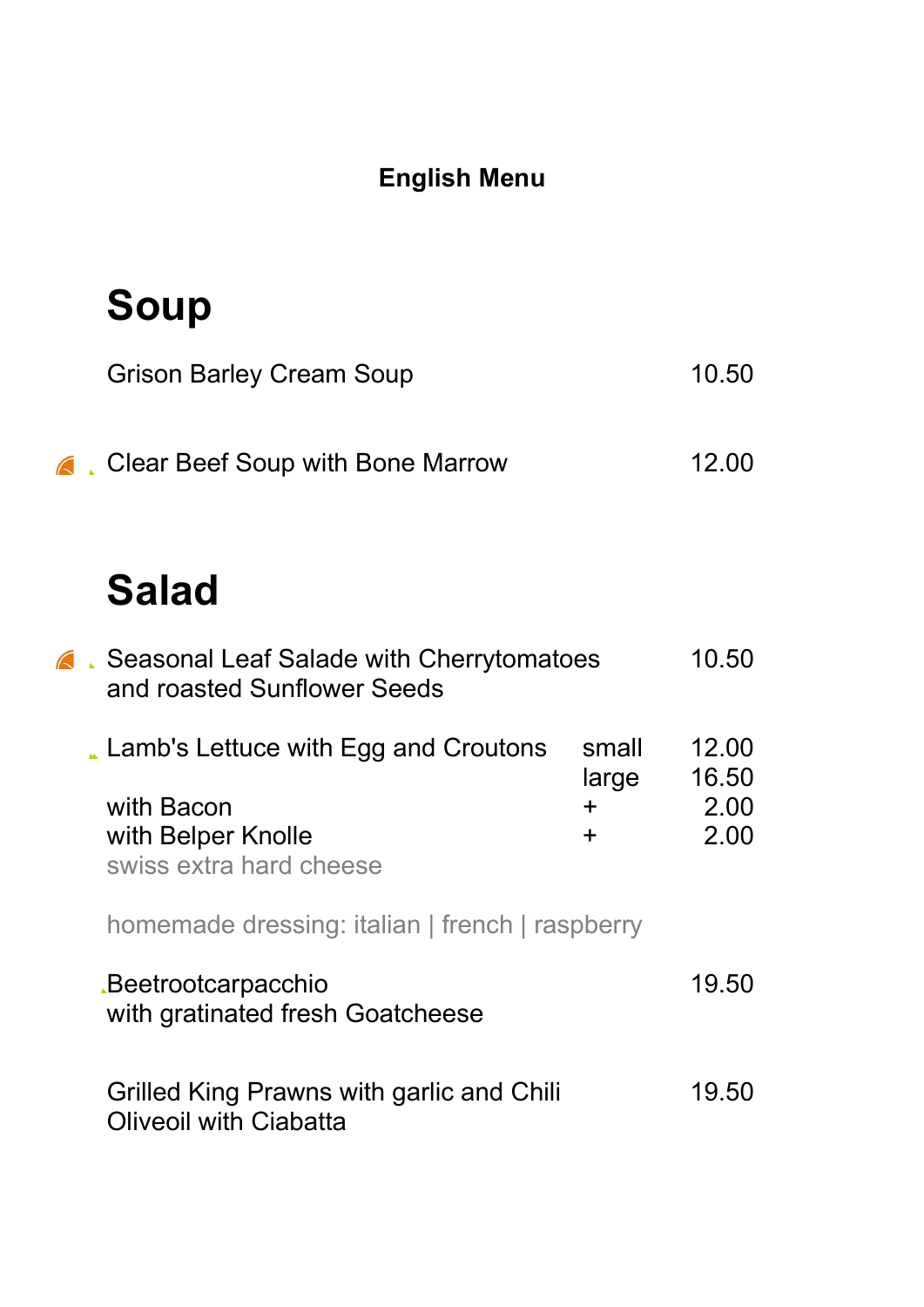# Larnagser Evergreens

| <b>Homemade Capuns</b><br>Dough with air dried beef with herbs, wraped in Mangold leaves,<br>gratinated with cheese in a creambouillon | 29.50 |
|----------------------------------------------------------------------------------------------------------------------------------------|-------|
| Calf's Liver in Balsamicojus<br>and Butterrösti                                                                                        | 36.00 |
| <b>Tagliolini with sauted Beef-Filetstripes</b><br>and Vegetables                                                                      | 31.00 |
| Beeffilet Stroganow with Tagliolini                                                                                                    | 44.00 |
| Fish of the day, please ask the waiter                                                                                                 |       |
| Fondue Chinoise à discrètion per person<br><b>Beef and Veal</b><br>homemade Sauces<br>Fruits, Wedges, Rice, Springrolls                | 59.50 |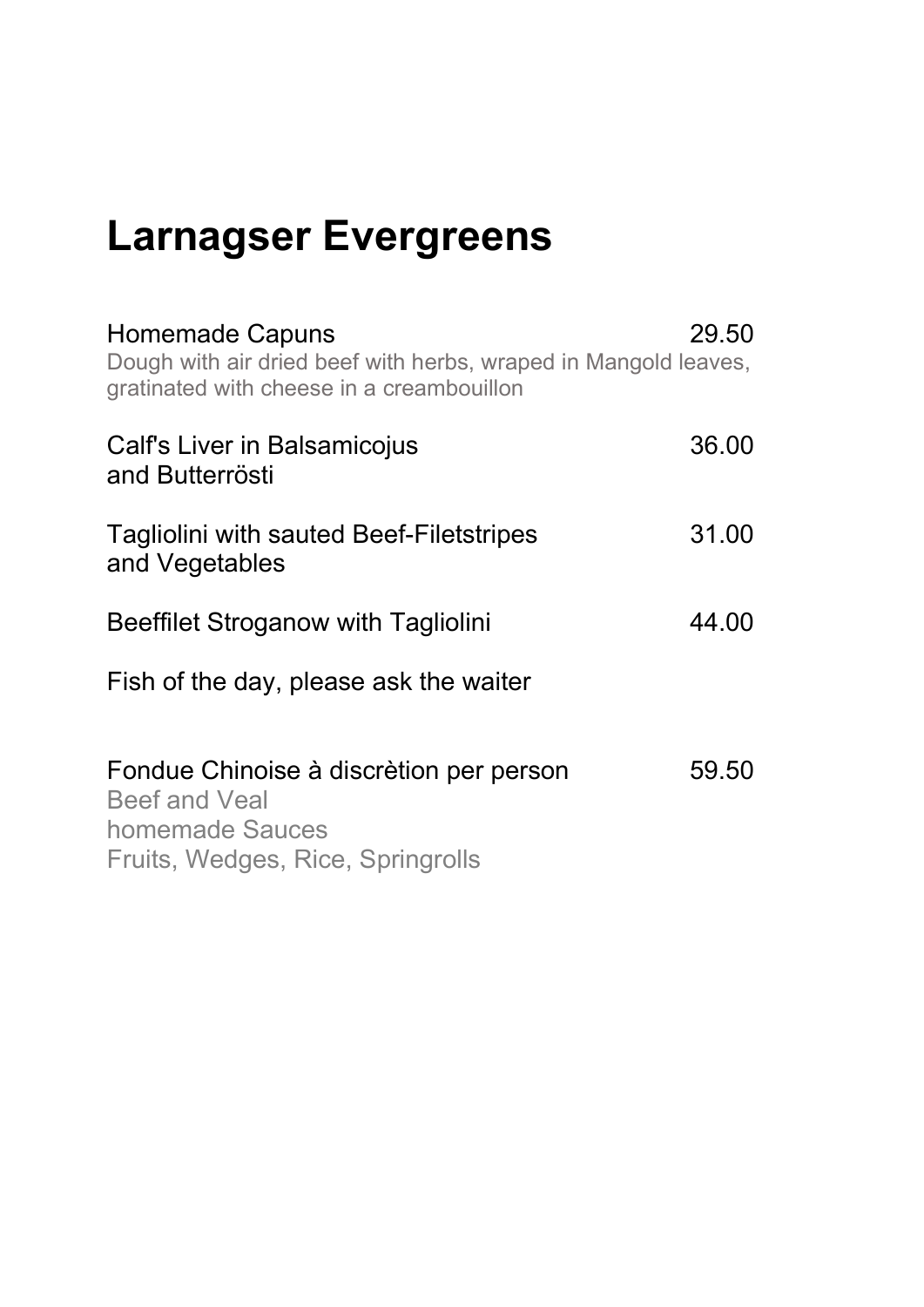### Beefer

| Pork Kotelette (swiss 260g)             | 32.00  |
|-----------------------------------------|--------|
| <b>Calfcrown Kotelette</b> (swiss 300g) | 52.00  |
| <b>Beef Entrecote</b> (Ireland 230g)    | 52.00  |
| Tomahawk-Steak (Ireland ca.1Kg)         | 120.00 |

Sidedishes: Spinachrisotto or Butterrösti

#### Sauces: Jus, Herbbutter

Meatdeclaration:

Beef Suisse and Ireland Pork - Suisse Calf - Suisse Prawns MSC - Vietnam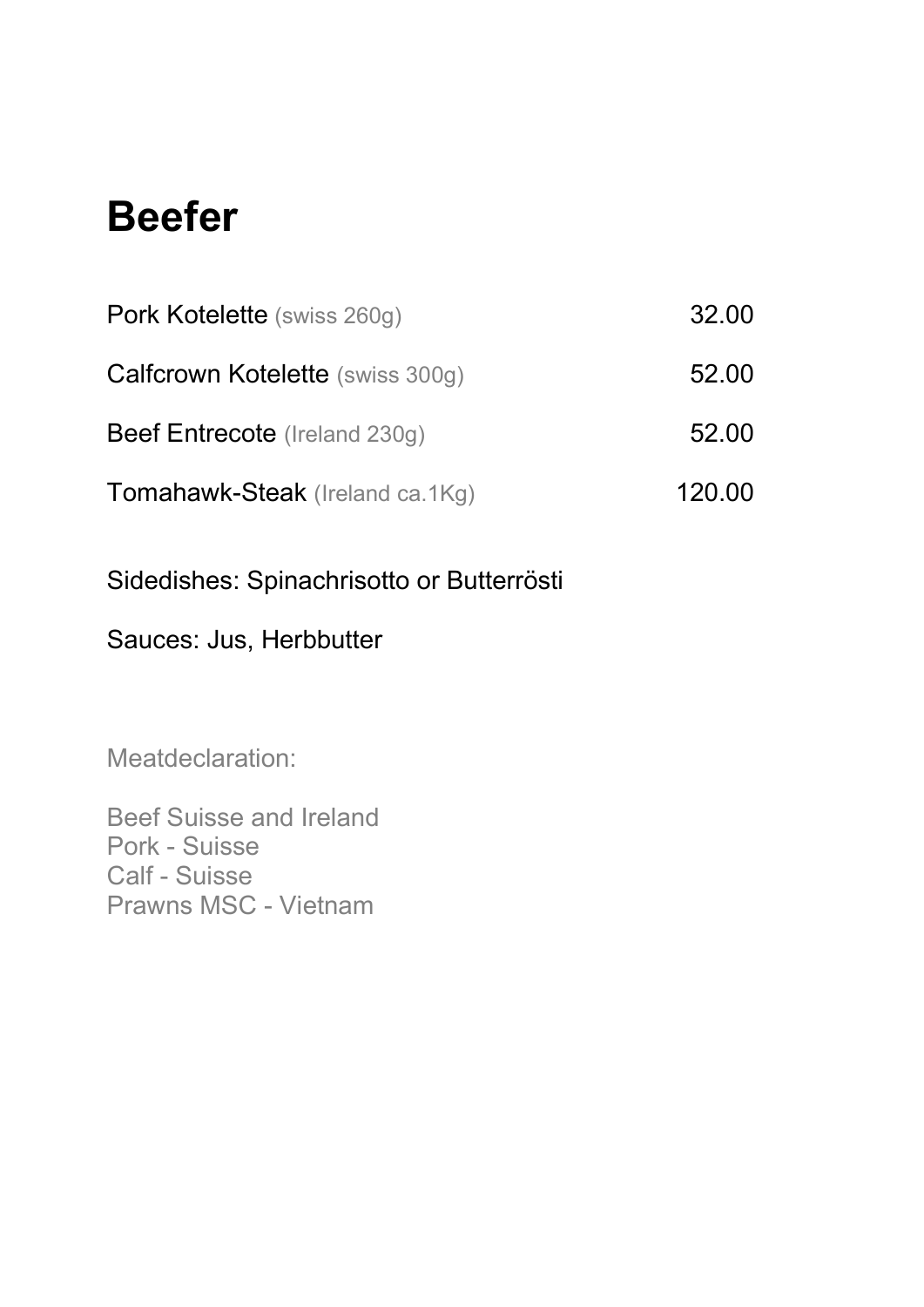# Vegeterian dishes

| Quark-Pizokels with Vegetables and Savoy                                                              | 24.50         |
|-------------------------------------------------------------------------------------------------------|---------------|
| Homemade vegan Capuns<br>Mangold leaves with plum, apricot, vegan parmegiano<br>and oatcream bouillon | 29.50         |
| For 2 person and more:                                                                                |               |
| Cheesefondue with Bread per person<br>add Potatoes                                                    | 29.50<br>4.00 |
| Cheesefondue Larnags<br><b>Bred   Potatoes   Tomatoes</b><br>pickled cucumber   sour onions           | 37.00         |

**z** vegan **vegetarien G** glutenfree